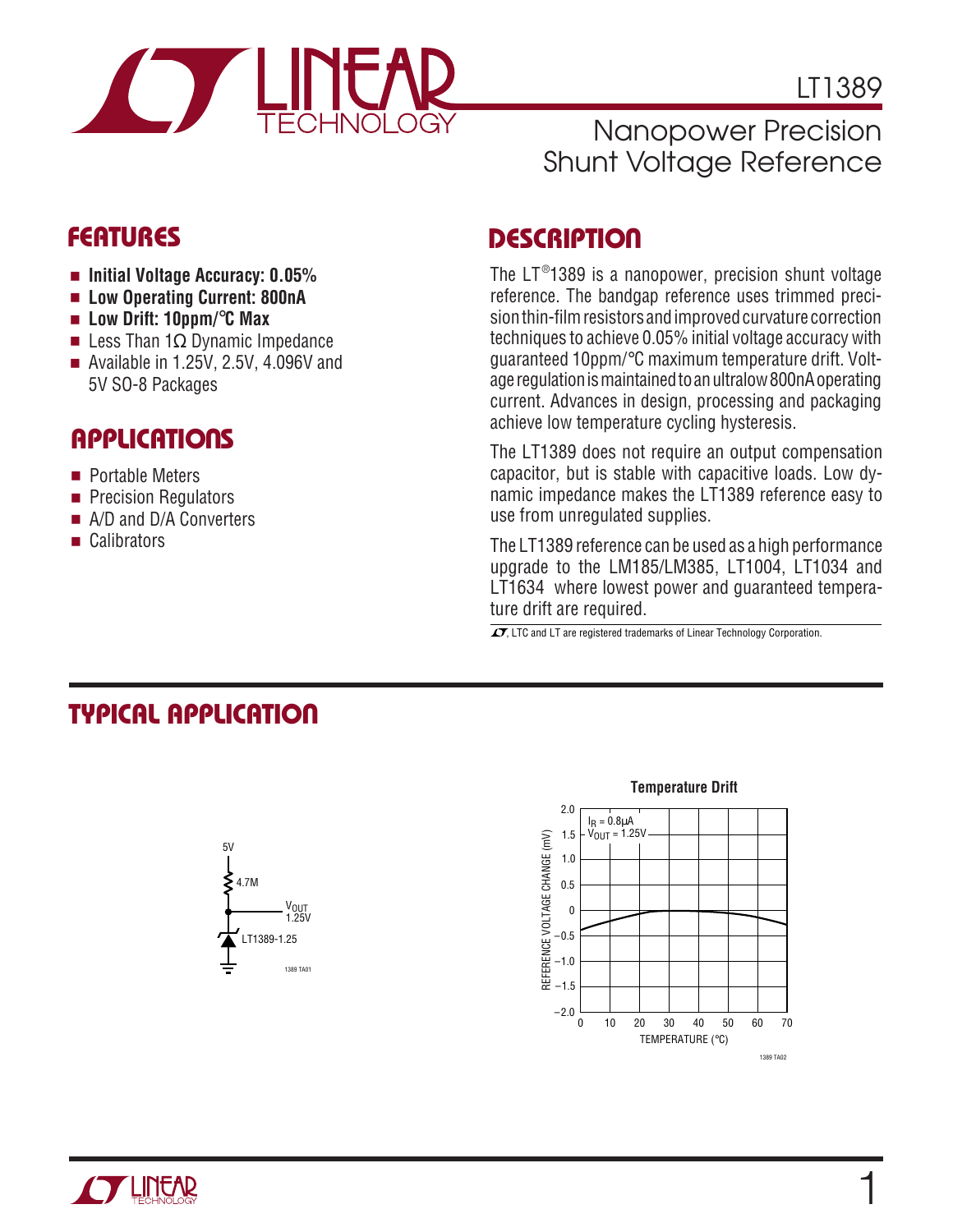## **(Note 1)**

Operating Current

| Operating Temperature Range  0°C to 70°C                                      |  |
|-------------------------------------------------------------------------------|--|
| Storage Temperature Range (Note 2) $\dots$ -65 $\degree$ C to 150 $\degree$ C |  |
| Lead Temperature (Soldering, 10 sec) 300°C                                    |  |
|                                                                               |  |

## **RBSOLUTE MAXIMUM RATINGS PACKAGE/ORDER INFORMATION**



\*Connected internally. Do Not Connect external circuitry to these pins. Consult factory for Industrial and Military grade parts.

## **AVAILABLE OPTIONS**

| <b>TEMPERATURE</b>               | <b>OUTPUT</b><br><b>VOLTAGE</b> | ACCURACY (%) | <b>TEMPERATURE COEFFICIENT</b><br>(ppm/°C) | <b>PART TYPE</b> | <b>PART MARKING</b> |
|----------------------------------|---------------------------------|--------------|--------------------------------------------|------------------|---------------------|
| $0^{\circ}$ C to 70 $^{\circ}$ C | 1.250                           | 0.05         | 10                                         | LT1389ACS8-1.25  | 389A12              |
|                                  | 1.250                           | 0.05         | 20                                         | LT1389BCS8-1.25  | 389B12              |
|                                  | 2.500                           | 0.05         | 20                                         | LT1389BCS8-2.5   | 389B25              |
|                                  | 4.096                           | 0.075        | 50                                         | LT1389BCS8-4.096 | 1389B4              |
|                                  | 5.000                           | 0.075        | 50                                         | LT1389BCS8-5     | 1389B5              |

## **1.25V ELECTRICAL CHARACTERISTICS** The  $\bullet$  denotes specifications which apply over the full operating

**temperature range, otherwise specifications are at**  $T_A = 25^\circ C$ **. (Note 3)** 

| <b>PARAMETER</b>                                  | <b>CONDITIONS</b>                                                    | <b>MIN</b>         | <b>TYP</b>   | <b>MAX</b>      | <b>UNITS</b>                     |
|---------------------------------------------------|----------------------------------------------------------------------|--------------------|--------------|-----------------|----------------------------------|
| Reverse Breakdown Voltage                         | LT1389ACS8/LT1389BCS8 ( $I_R = 0.8 \mu$ A)                           | 1.24937<br>$-0.05$ | 1.250        | 1.25062<br>0.05 | $\vee$<br>$\frac{0}{0}$          |
|                                                   | LT1389ACS8 ( $I_R = 0.8 \mu A$ )                                     | 1.24849<br>$-0.12$ | 1.250        | 1.25149<br>0.12 | V<br>$\%$                        |
|                                                   | LT1389BCS8 ( $I_R = 0.8 \mu A$ )                                     | 1.24762<br>$-0.19$ | 1.250        | 1.25237<br>0.19 | V<br>$\frac{0}{0}$               |
| Reverse Breakdown Change<br>with Current (Note 4) | $0.8\mu A \leq I_R \leq 200\mu A$                                    |                    | 0.20<br>0.20 | 0.4<br>1.0      | mV<br>mV                         |
|                                                   | $200\mu A \leq I_R \leq 2mA$                                         |                    | 0.3<br>0.3   | 1.0<br>2.0      | mV<br>mV                         |
| Minimum Operating Current                         |                                                                      |                    |              | 0.6             | μA                               |
| <b>Temperature Coefficient</b>                    | LT1389ACS8 ( $I_R = 0.8 \mu A$ )<br>LT1389BCS8 ( $I_R = 0.8 \mu A$ ) |                    | 4<br>4       | 10<br>20        | $ppm$ <sup>o</sup> $C$<br>ppm/°C |
| Reverse Dynamic Impedance (Note 5)                | $0.8\mu A \leq I_R \leq 2mA$                                         |                    | 0.25<br>0.25 | 0.7<br>1.5      | Ω<br>Ω                           |
| Low Frequency Noise (Note 6)                      | $I_R = 0.8 \mu A$ , 0.1Hz $\le f \le 10$ Hz                          |                    | 25           |                 | $\mu V_{P-P}$                    |

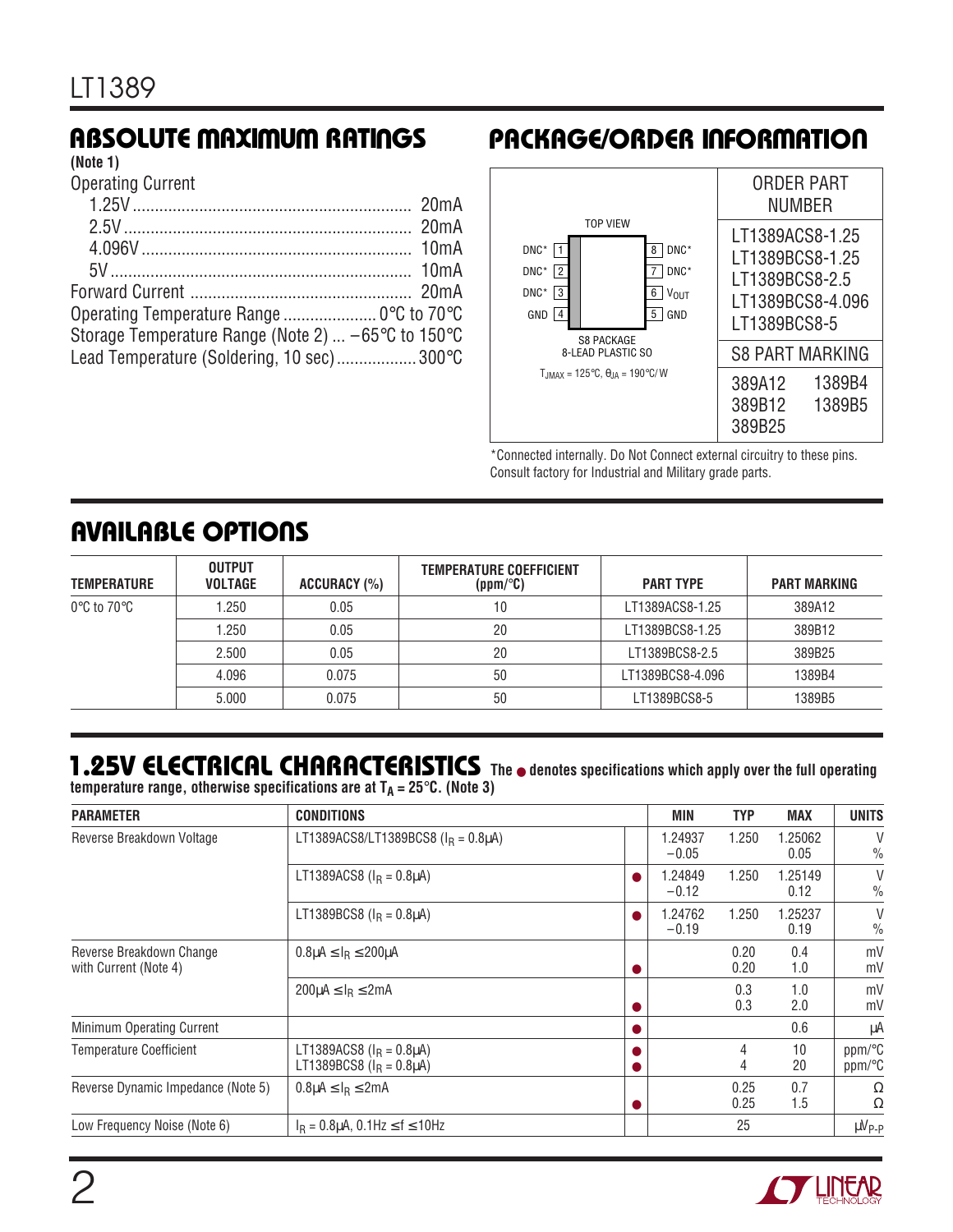## **2.5V ELECTRICAL CHARACTERISTICS The** ● **denotes specifications which apply over the full operating**

temperature range, otherwise specifications are at T<sub>A</sub> = 25°C. (Note 3)

| <b>PARAMETER</b>                                  | <b>CONDITIONS</b>                                   | MIN                | <b>TYP</b>   | <b>MAX</b>      | <b>UNITS</b>       |
|---------------------------------------------------|-----------------------------------------------------|--------------------|--------------|-----------------|--------------------|
| Reverse Breakdown Voltage                         | LT1389BCS8 ( $I_R = 0.9 \mu A$ )                    | 2.49875<br>$-0.05$ | 2.500        | 2.50125<br>0.05 | V<br>$\frac{0}{0}$ |
|                                                   | LT1389BCS8 ( $I_R = 0.9 \mu A$ )                    | 2.49525<br>$-0.19$ | 2.500        | 2.50475<br>0.19 | V<br>$\frac{0}{0}$ |
| Reverse Breakdown Change<br>with Current (Note 4) | $0.9\mu$ A $\leq$ I <sub>R</sub> $\leq$ 200 $\mu$ A |                    | 0.2<br>0.2   | 0.5<br>1.5      | mV<br>mV           |
|                                                   | $200\mu A \leq I_R \leq 2mA$                        |                    | 0.3<br>0.3   | 1.0<br>2.5      | mV<br>mV           |
| Minimum Operating Current                         |                                                     |                    |              | 0.7             | μA                 |
| <b>Temperature Coefficient</b>                    | $I_R = 0.9 \mu A$                                   |                    | 8            | 20              | ppm/°C             |
| Reverse Dynamic Impedance (Note 5)                | $0.9\mu A \leq I_R \leq 2mA$                        |                    | 0.25<br>0.25 | 0.75<br>2       | Ω<br>Ω             |
| Low Frequency Noise (Note 6)                      | $I_R = 0.9 \mu A$ , 0.1Hz $\le f \le 10$ Hz         |                    | 50           |                 | $\mu V_{P-P}$      |

## **4.096V ELECTRICAL CHARACTERISTICS The** ● **denotes specifications which apply over the full**

**operating temperature range, otherwise specifications are at TA = 25**°**C. (Note 3)**

| <b>PARAMETER</b>                                  | <b>CONDITIONS</b>                                   | <b>MIN</b>          | <b>TYP</b>   | <b>MAX</b>       | <b>UNITS</b>            |
|---------------------------------------------------|-----------------------------------------------------|---------------------|--------------|------------------|-------------------------|
| Reverse Breakdown Voltage                         | LT1389BCS8 ( $I_R$ = 1.5 $\mu$ A)                   | 4.09293<br>$-0.075$ | 4.096        | 4.09907<br>0.075 | V<br>$\frac{0}{0}$      |
|                                                   | LT1389BCS8 ( $I_R = 1.5 \mu A$ )                    | 4.0788<br>$-0.42$   | 4.096        | 4.1132<br>0.42   | $\vee$<br>$\frac{0}{0}$ |
| Reverse Breakdown Change<br>with Current (Note 4) | $1.5\mu$ A $\leq$ I <sub>R</sub> $\leq$ 200 $\mu$ A |                     | 0.2<br>0.2   | 1.5<br>3         | mV<br>mV                |
|                                                   | $200\mu A \leq I_R \leq 2mA$                        |                     | 0.3<br>0.3   | 4<br>6           | mV<br>mV                |
| Minimum Operating Current                         |                                                     |                     |              |                  | μA                      |
| <b>Temperature Coefficient</b>                    | $I_R = 1.5 \mu A$                                   |                     | 12           | 50               | ppm/°C                  |
| Reverse Dynamic Impedance (Note 5)                | $1.5\mu A \leq I_R \leq 2mA$                        |                     | 0.75<br>0.75 | 3                | Ω<br>Ω                  |
| Low Frequency Noise (Note 6)                      | $I_R = 1.5 \mu A$ , 0.1Hz $\leq f \leq 10$ Hz       |                     | 80           |                  | $\mu V_{P-P}$           |

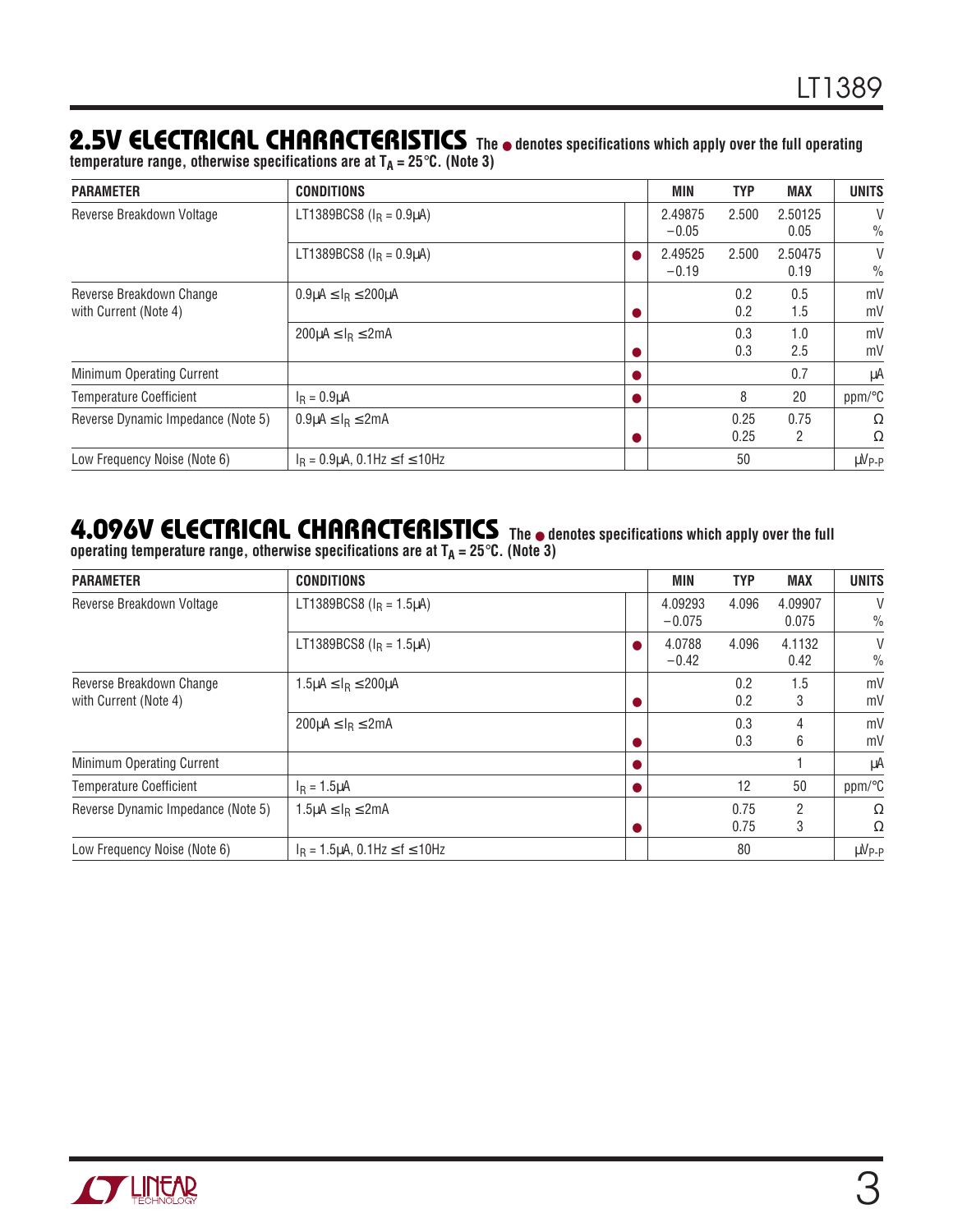## **5V ELECTRICAL CHARACTERISTICS The** ● **denotes specifications which apply over the full operating**

temperature range, otherwise specifications are at T<sub>A</sub> = 25°C. (Note 3)

| <b>PARAMETER</b>                                  | <b>CONDITIONS</b>                                   | MIN                 | <b>TYP</b>   | <b>MAX</b>       | <b>UNITS</b>       |
|---------------------------------------------------|-----------------------------------------------------|---------------------|--------------|------------------|--------------------|
| Reverse Breakdown Voltage                         | LT1389BCS8 ( $I_R = 1.5 \mu A$ )                    | 4.99625<br>$-0.075$ | 5.000        | 5.00375<br>0.075 | V<br>$\frac{0}{0}$ |
|                                                   | LT1389BCS8 ( $I_R = 1.5 \mu A$ )                    | 4.979<br>$-0.42$    | 5.000        | 5.021<br>0.42    | V<br>$\frac{0}{0}$ |
| Reverse Breakdown Change<br>with Current (Note 4) | $1.5\mu$ A $\leq$ I <sub>R</sub> $\leq$ 200 $\mu$ A |                     | 0.2<br>0.2   | 1.5<br>3         | mV<br>mV           |
|                                                   | $200\mu$ A $\leq$ I <sub>R</sub> $\leq$ 2mA         |                     | 0.3<br>0.3   | 4<br>6           | mV<br>mV           |
| Minimum Operating Current                         |                                                     |                     |              |                  | μA                 |
| <b>Temperature Coefficient</b>                    | $I_R = 1.5 \mu A$                                   |                     | 12           | 50               | ppm/°C             |
| Reverse Dynamic Impedance (Note 5)                | $1.5\mu A \leq I_R \leq 2mA$                        |                     | 0.75<br>0.75 | 2<br>3           | Ω<br>Ω             |
| Low Frequency Noise (Note 6)                      | $I_R = 1.5 \mu A$ , 0.1Hz $\le f \le 10$ Hz         |                     | 100          |                  | $\mu V_{P-P}$      |

**Note 1:** Absolute Maximum Ratings are those values beyond which the life of a device may be impaired.

**Note 2:** If the part is stored outside of the specific operating temperature range, the output may shift due to hysteresis.

**Note 3:** ESD (Electrostatic Discharge) sensitive device. Use proper ESD handling precautions.

**Note 4:** Output requires 0.1µF for operating current greater than 1mA.

**Note 5:** This parameter is guaranteed by "reverse breakdown change with current" test.

**Note 6:** Peak-to-peak noise is measured with a single highpass filter at 0.1Hz and 2-pole lowpass filter at 10Hz.

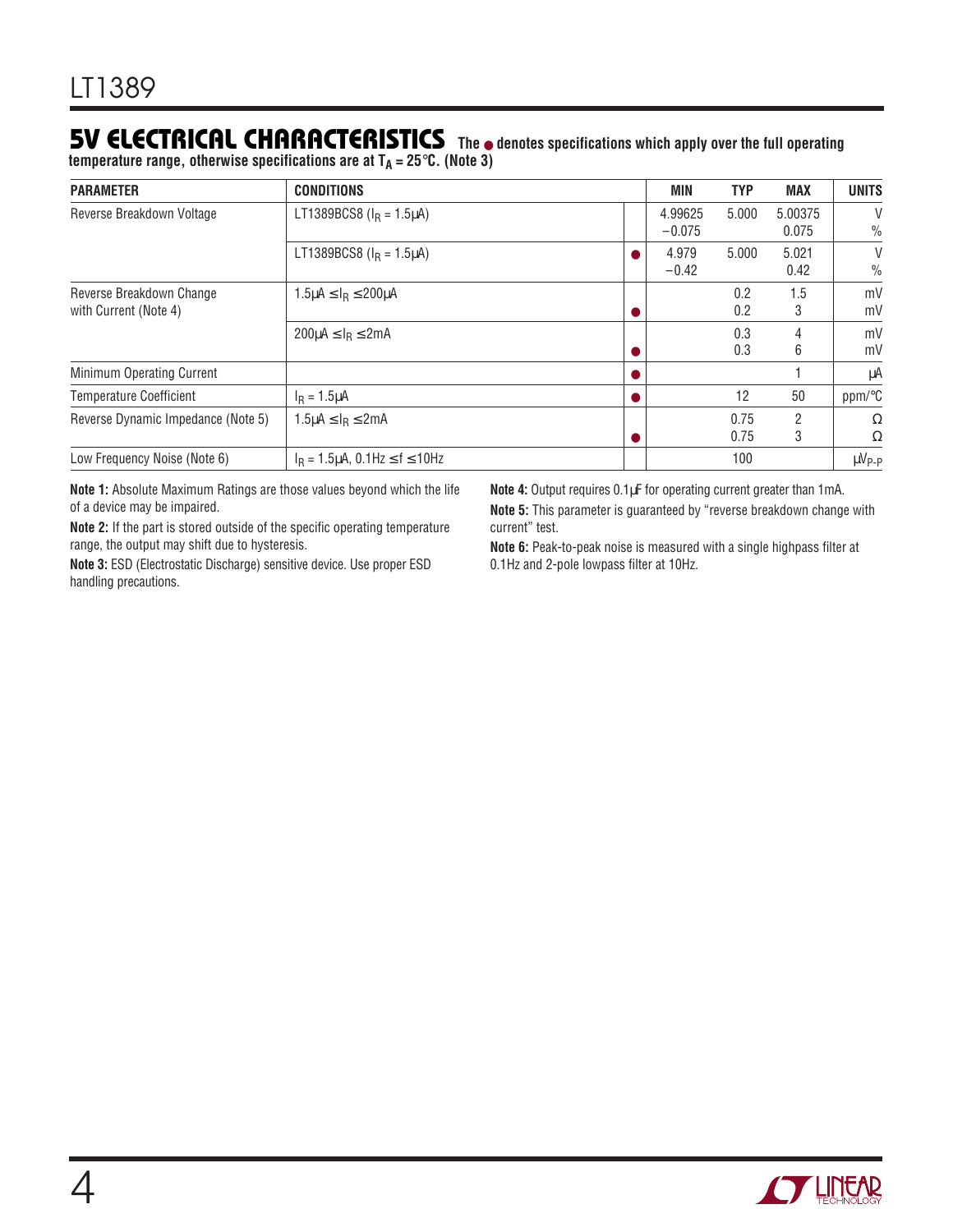# **1.25V TYPICAL PERFORMANCE CHARACTERISTICS**



**Reverse Dynamic Impedance Dynamic Impedance vs Frequency Forward Characteristics**







**Reverse Voltage Change vs Current** REVERSE CURRENT (mA) 0.4 REVERSE VOLTAGE CHANGE (mV)<br>
0.8<br>
0.8<br>
0.8<br>
0.8 1.2 0.001 0.01 0.1 1 10 1389-1.25 G03 0 0.6 1.0 0.2 0.01 25°C 85°C  $-40^\circ$ 



**Response Time**

 $I_R = 10 \mu \overline{A}$  $C_{\text{OUT}} = 0 \mu F$ 

 $I_R = 0.8\mu\text{A}$ <br>C<sub>OULT</sub> = 0 H  $= 0 \mu F$ 

 $T_A = 25^{\circ}C$ 

0.1

0.01  $0.01$ 

10

100

DYNAMIC IMPEDANCE (k DYNAMIC IMPEDANCE (KQ) 1



FREQUENCY (kHz)

0.1 1 10

l<sub>R</sub> = 0.8μA COUT = 0.047µF

1389-1.25 G05

 $I_R = 10 \mu A$  $C_{\text{OUT}} = 0.1 \mu F$ 

**Response Time**



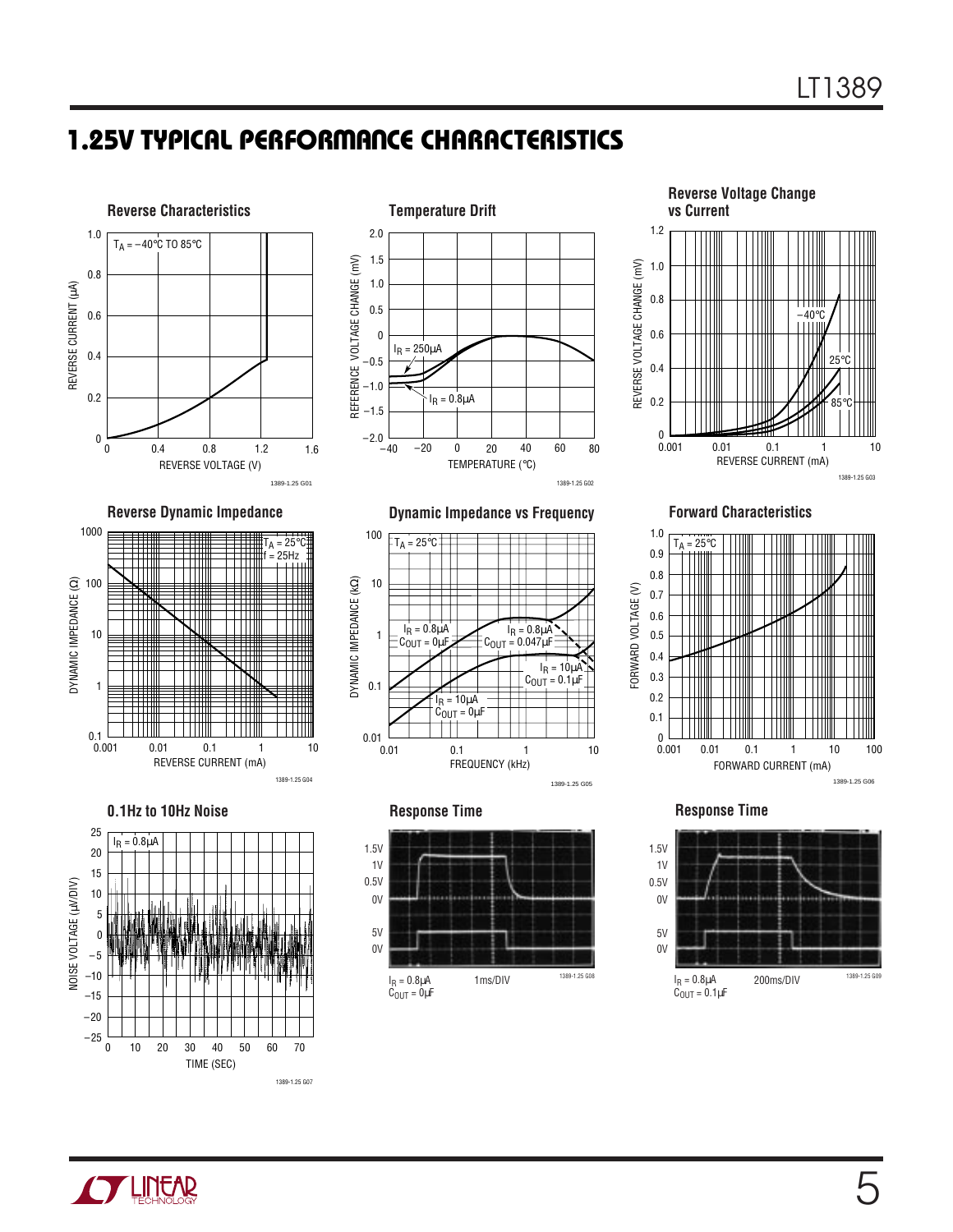# **2.5V TYPICAL PERFORMANCE CHARACTERISTICS**













**Reverse Dynamic Impedance Dynamic Impedance vs Frequency Forward Characteristics**



**Response Time**

1ms/DIV 1389-2.5 G08

0V

1V 2V

5V 0V

> $I_R = 0.9 \mu A$  $C_{\text{OUT}} = 0 \mu F$

3V





1389-2.5 G06

## **Response Time**



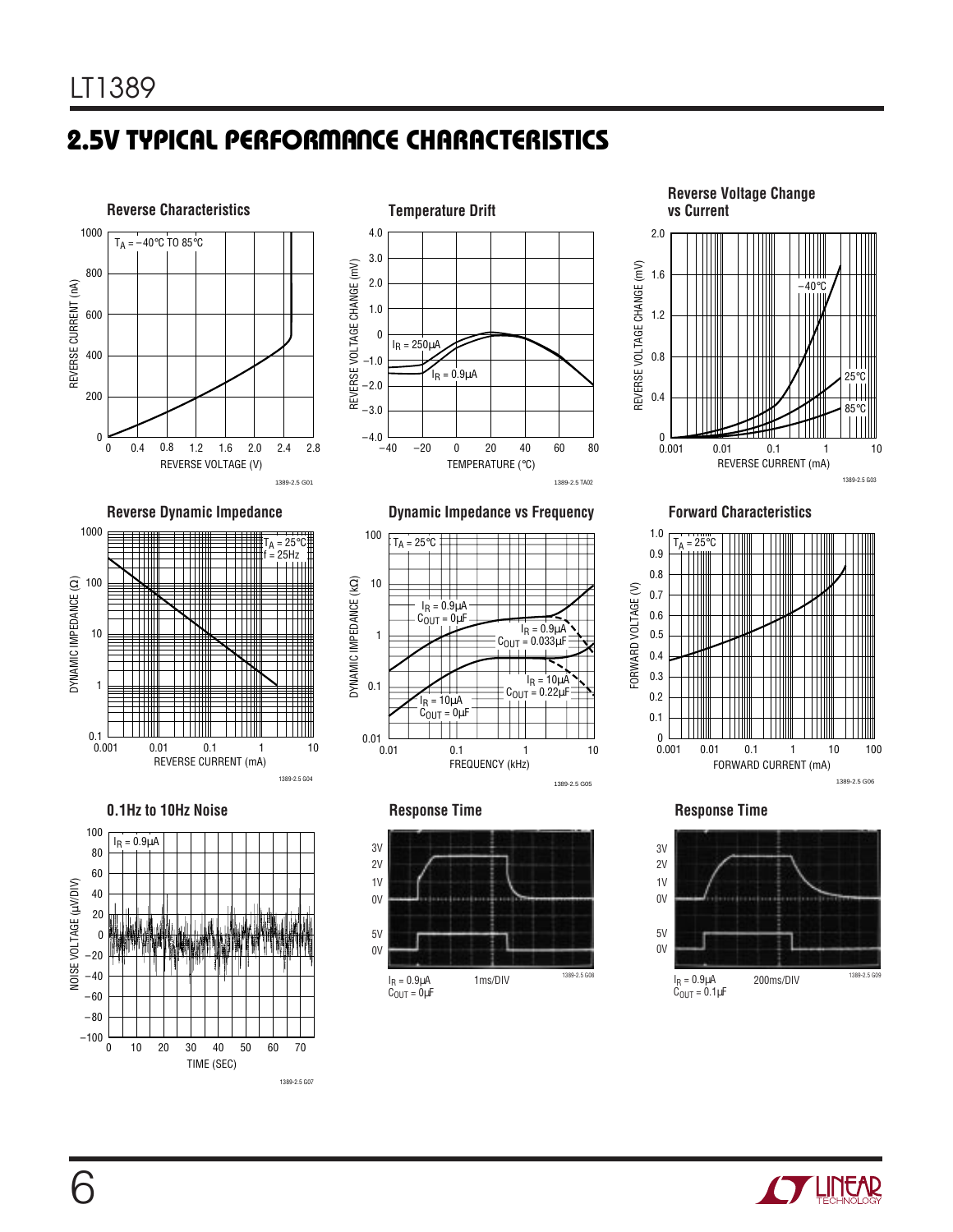7

# **4.096V TYPICAL PERFORMANCE CHARACTERISTICS**







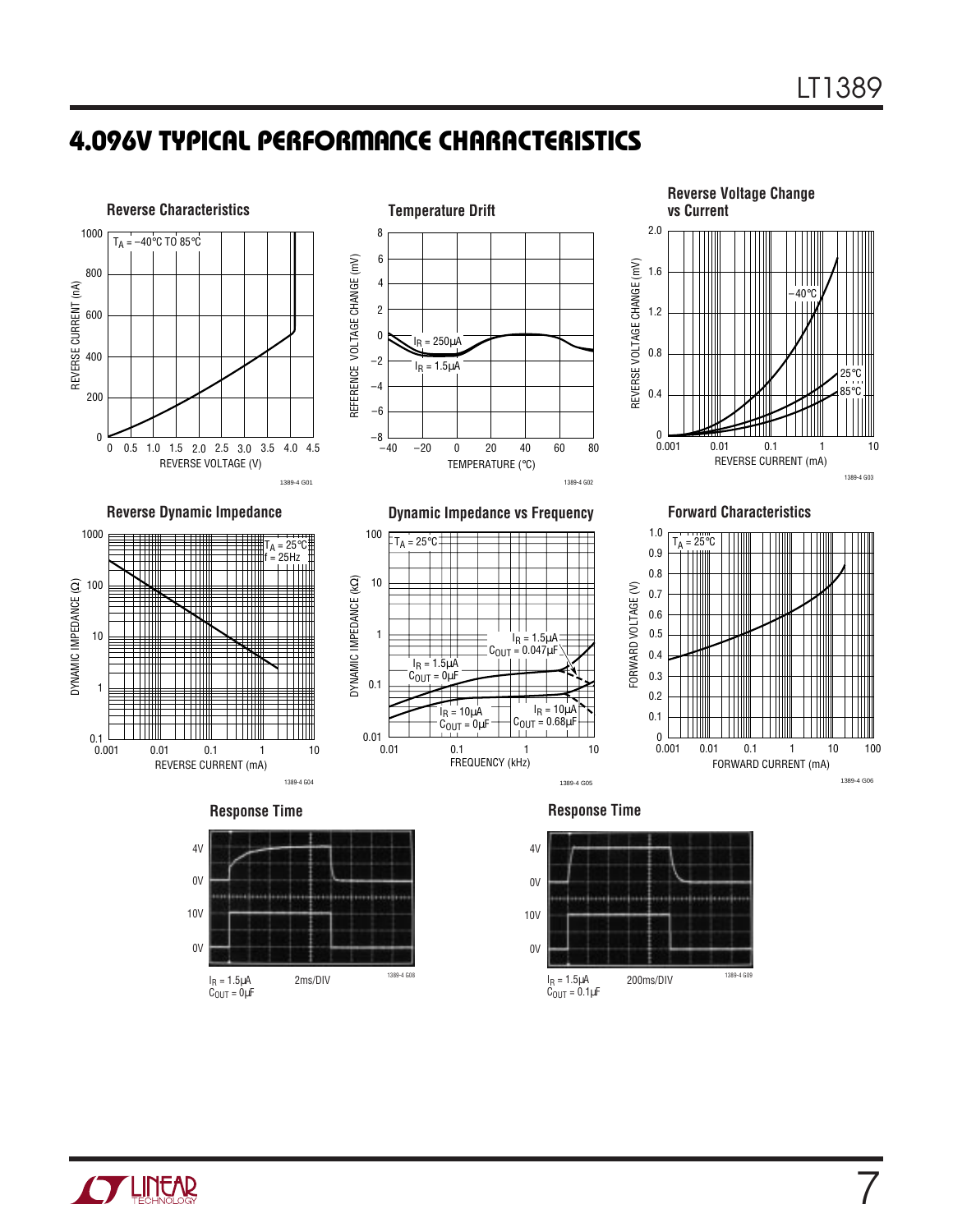# **5V TYPICAL PERFORMANCE CHARACTERISTICS**









REVERSE CURRENT (mA)



1389-5 G04

**Response Time**

1389-4 G05

FREQUENCY (kHz)



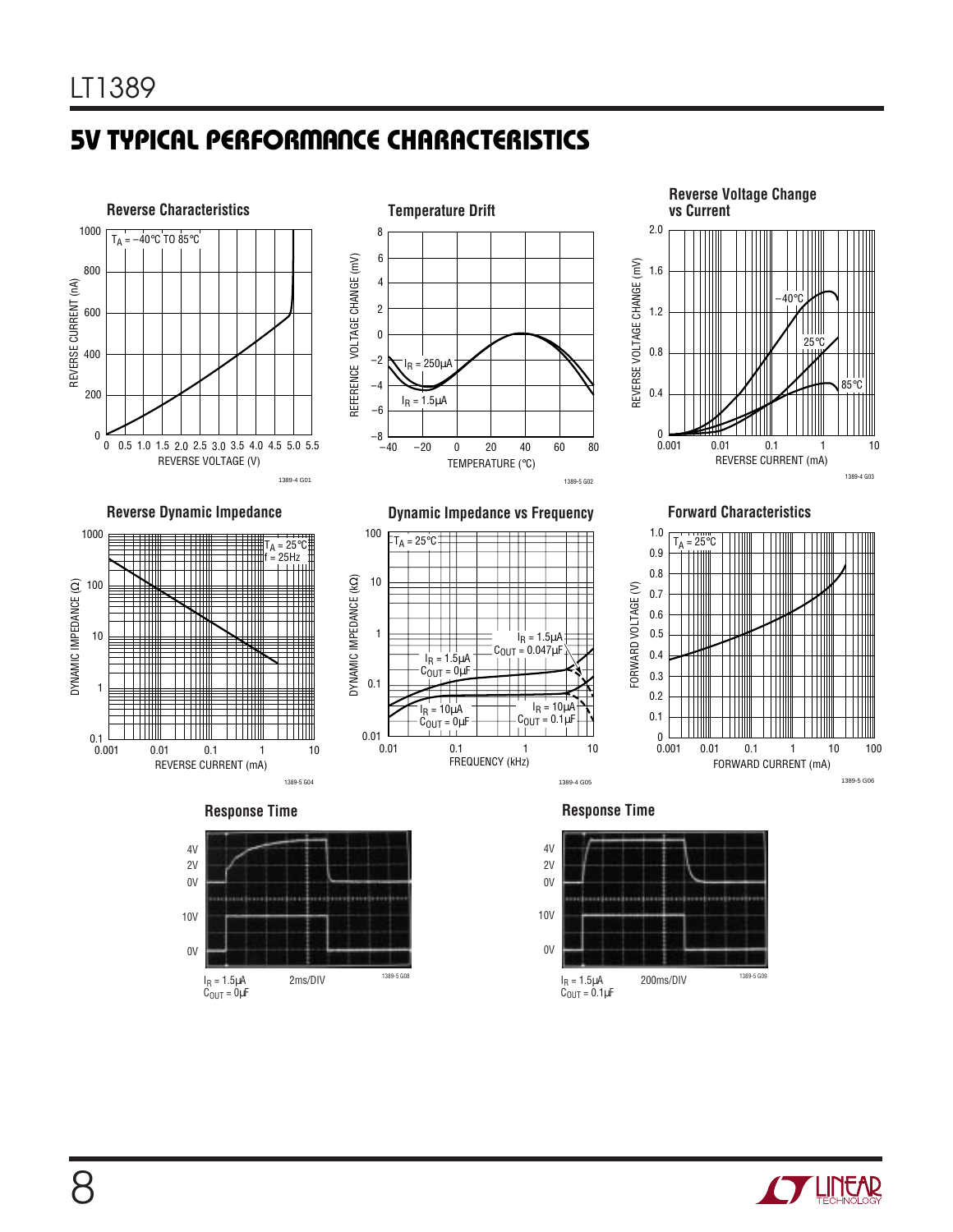## **APPLICATIONS INFORMATION**

The reverse characteristics of the LT1389 resembles a simple resistor Zener diode parallel connection. This well behaved characteristic is important to the proper operation of circuits like Figure 1. The adjustable output voltage reference depends upon positive feedback from the LT1495's output to start-up and regulate the bias current for the LT1389. The LT1389 has no negative resistance regions that can interfere with the proper start-up of the buffered reference.

Board leakage is a concern for a nanopower precision shunt voltage reference. The LT1389 requires attention to detail in board layout in order to maximize its performance. 1.5G $\Omega$  of leakage between a DNC pin and a 5V supply will conduct 2.5nA which induces a 0.2% error in  $V<sub>OIII</sub>$ . Board leakage can be minimized by encircling the DNC pins with a guard ring operated at a potential of  $V_{\text{OUT}}$ . By tying the guard ring to  $V_{\text{OUT}}$  as shown in Figure 2, leakage paths are eliminated.







**Figure 2. Guard Ring to Reduce Board Leakage**

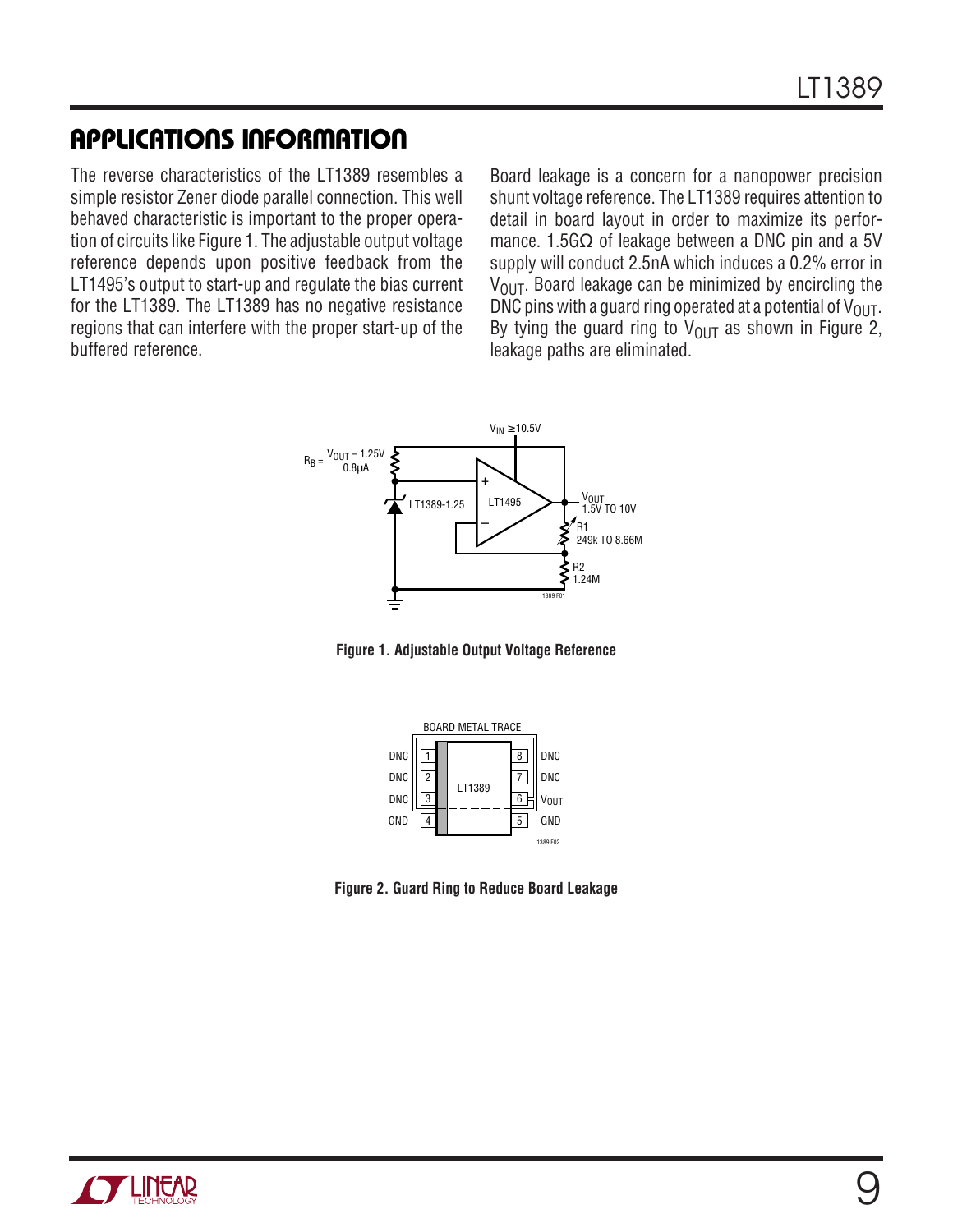## **TYPICAL APPLICATIONS**





## **Micropower Voltage and Current Reference**



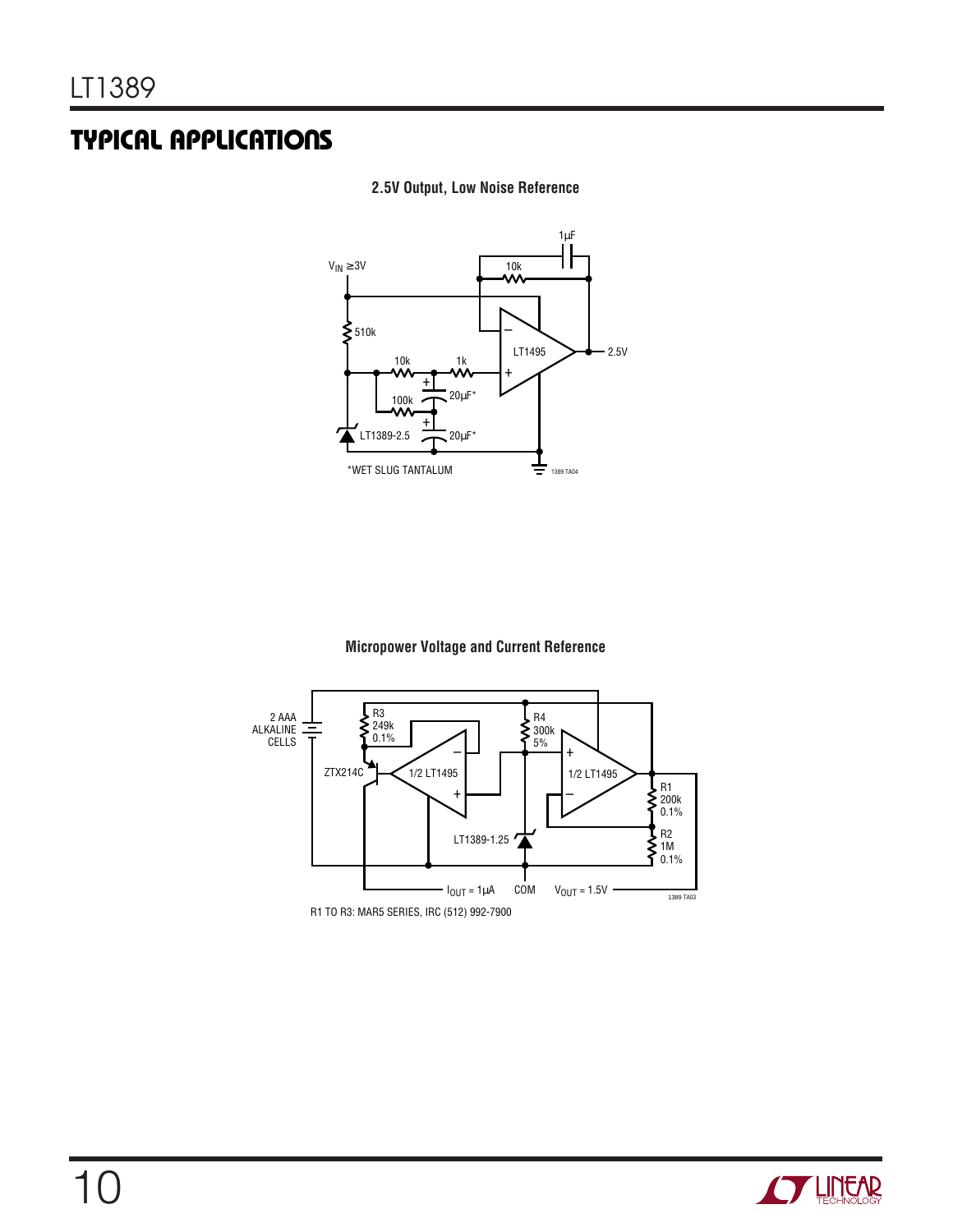### **Dimensions in inches (millimeters) unless otherwise noted. U PACKAGE DESCRIPTIO**

**S8 Package 8-Lead Plastic Small Outline (Narrow 0.150)** (LTC DWG # 05-08-1610)



DIMENSION DOES NOT INCLUDE MOLD FLASH. MOLD FLASH \* SHALL NOT EXCEED 0.006" (0.152mm) PER SIDE

\*\* DIMENSION DOES NOT INCLUDE INTERLEAD FLASH. INTERLEAD FLASH SHALL NOT EXCEED 0.010" (0.254mm) PER SIDE

SO8 1298